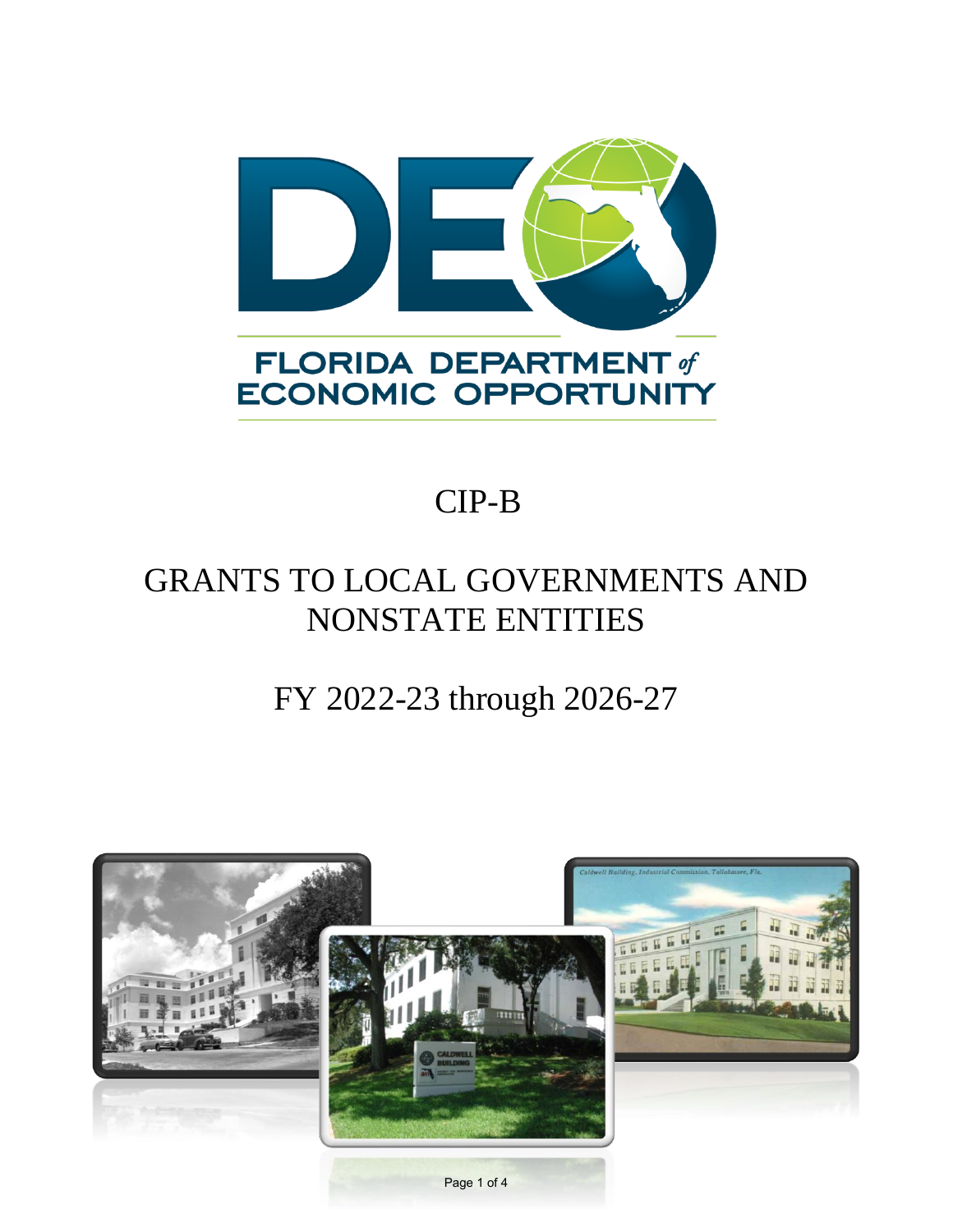| Agency:                            | Department of Economic Opportun                             |             | <b>Appropriation Category:</b><br><b>LAS/PBS Budget Entity</b><br>Code: |             | 143150      |             |
|------------------------------------|-------------------------------------------------------------|-------------|-------------------------------------------------------------------------|-------------|-------------|-------------|
| Service:                           | Rural Infrastructure                                        |             |                                                                         |             | 40300200    |             |
|                                    | LRPP NARRATIVE PAGES DESCRIBING GRANTS TO LOCAL GOVERNMENTS |             |                                                                         |             |             |             |
| <b>Fund Source</b>                 |                                                             |             |                                                                         |             |             |             |
| General Revenue                    |                                                             |             |                                                                         |             |             |             |
| Documentary Stamps Tax             |                                                             |             |                                                                         |             |             |             |
|                                    | (State Economic Enhancement and Development Trust Fund)     |             |                                                                         |             |             |             |
|                                    |                                                             |             |                                                                         |             |             |             |
| <b>Authority</b>                   |                                                             |             |                                                                         |             |             |             |
| Section 288.1201, Florida Statutes |                                                             |             |                                                                         |             |             |             |
|                                    |                                                             |             |                                                                         |             |             |             |
|                                    |                                                             |             |                                                                         |             |             |             |
|                                    |                                                             |             |                                                                         |             |             |             |
|                                    |                                                             |             |                                                                         |             |             |             |
| <b>Funding</b>                     |                                                             |             |                                                                         |             |             |             |
|                                    | <b>Historical Funding</b>                                   | FY 2017-18  | FY 2018-19                                                              | FY 2019-20  | FY 2020-21  | FY 2021-22  |
|                                    |                                                             | \$1,600,000 | \$2,711,307                                                             | \$7,700,000 | \$8,600,000 | \$5,000,000 |
|                                    |                                                             |             |                                                                         |             |             |             |
|                                    |                                                             |             |                                                                         |             |             |             |
|                                    |                                                             |             |                                                                         |             |             |             |
|                                    |                                                             |             |                                                                         |             |             |             |
|                                    | <b>Projected Funding</b>                                    | FY 2022-23  | FY 2023-24                                                              | FY 2024-25  | FY 2025-26  | FY 2026-27  |
|                                    |                                                             | \$6,600,000 | \$6,600,000                                                             | \$6,600,000 | \$6,600,000 | \$6,600,000 |
|                                    |                                                             |             |                                                                         |             |             |             |
|                                    |                                                             |             |                                                                         |             |             |             |
|                                    | Office of Policy and Budget - June 2021                     |             |                                                                         |             |             |             |

#### **CIP-B Infrastructure Support Grants and Aid to Local Governments**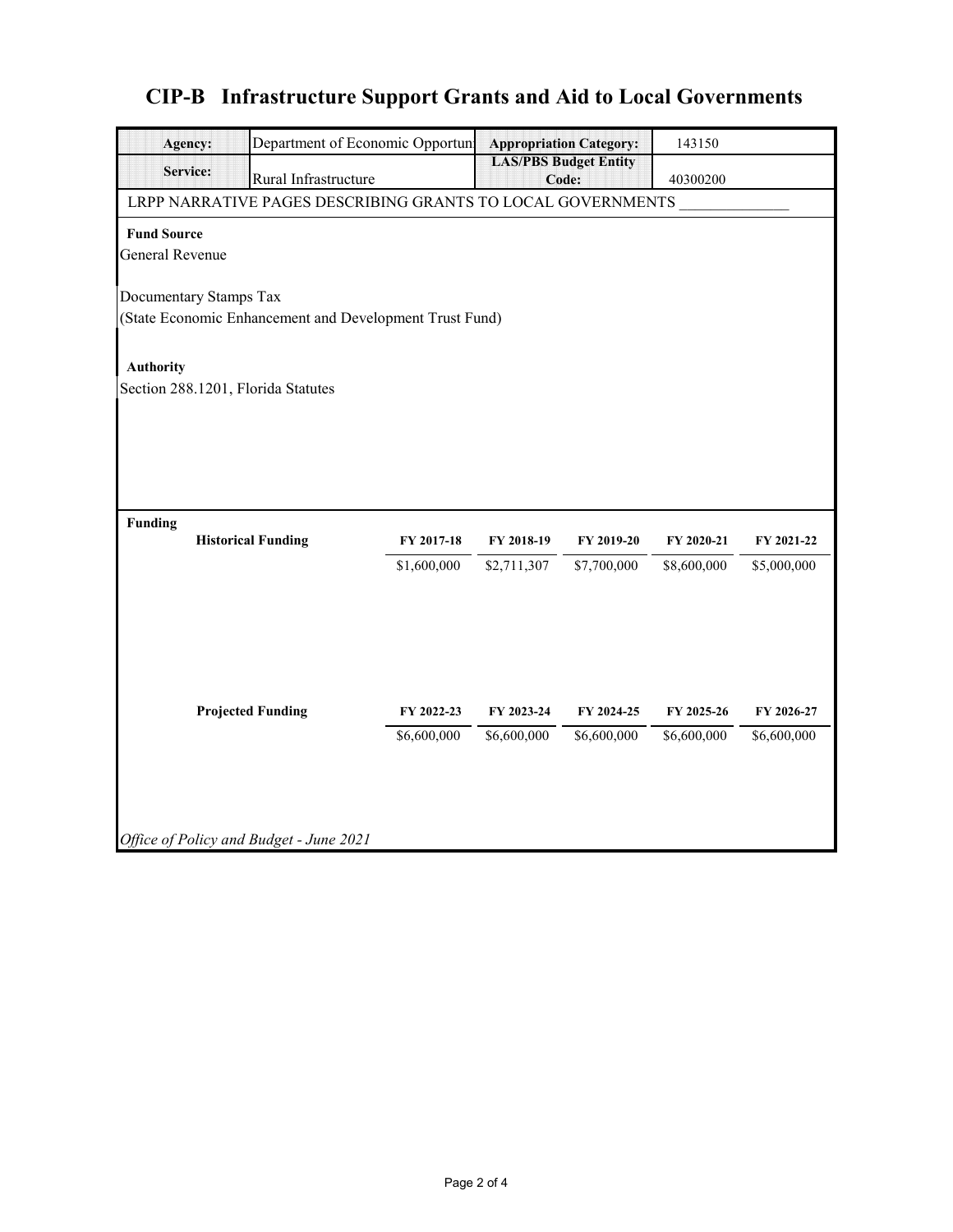#### **CIP-B Infrastructure Support Grants and Aid to Local Governments**

| Agency:                      | Department of Economic Opportun                                                                               |            | <b>Appropriation Category:</b><br><b>LAS/PBS Budget Entity</b><br>Code: |             | 149632     |            |
|------------------------------|---------------------------------------------------------------------------------------------------------------|------------|-------------------------------------------------------------------------|-------------|------------|------------|
| Service:                     | Hurricane Michael Disaster Relief                                                                             |            |                                                                         |             | 40300200   |            |
|                              | LRPP NARRATIVE PAGES DESCRIBING GRANTS TO LOCAL GOVERNMENTS                                                   |            |                                                                         |             |            |            |
| <b>Fund Source</b>           |                                                                                                               |            |                                                                         |             |            |            |
| <b>General Revenue</b>       |                                                                                                               |            |                                                                         |             |            |            |
|                              |                                                                                                               |            |                                                                         |             |            |            |
|                              |                                                                                                               |            |                                                                         |             |            |            |
|                              |                                                                                                               |            |                                                                         |             |            |            |
| <b>Authority</b>             |                                                                                                               |            |                                                                         |             |            |            |
| Chapter 216 Florida Statutes |                                                                                                               |            |                                                                         |             |            |            |
|                              | Release is contingent upon documentation of an award letter from the U.S. Economic Development Administration |            |                                                                         |             |            |            |
|                              | and the department's approved plan for use of the funds.                                                      |            |                                                                         |             |            |            |
|                              |                                                                                                               |            |                                                                         |             |            |            |
|                              |                                                                                                               |            |                                                                         |             |            |            |
| <b>Funding</b>               |                                                                                                               |            |                                                                         |             |            |            |
|                              | <b>Historical Funding</b>                                                                                     | FY 2017-18 | FY 2018-19                                                              | FY 2019-20  | FY 2020-21 | FY 2021-22 |
|                              |                                                                                                               | \$0        | \$0                                                                     | \$9,798,075 | \$0        | \$0        |
|                              |                                                                                                               |            |                                                                         |             |            |            |
|                              |                                                                                                               |            |                                                                         |             |            |            |
|                              |                                                                                                               |            |                                                                         |             |            |            |
|                              |                                                                                                               |            |                                                                         |             |            |            |
|                              | <b>Projected Funding</b>                                                                                      | FY 2022-23 | FY 2023-24                                                              | FY 2024-25  | FY 2025-26 | FY 2026-27 |
|                              |                                                                                                               | \$0        | \$0                                                                     | \$0         | \$0        | \$0        |
|                              |                                                                                                               |            |                                                                         |             |            |            |
|                              |                                                                                                               |            |                                                                         |             |            |            |
|                              |                                                                                                               |            |                                                                         |             |            |            |
|                              | Office of Policy and Budget - June 2021                                                                       |            |                                                                         |             |            |            |
|                              |                                                                                                               |            |                                                                         |             |            |            |